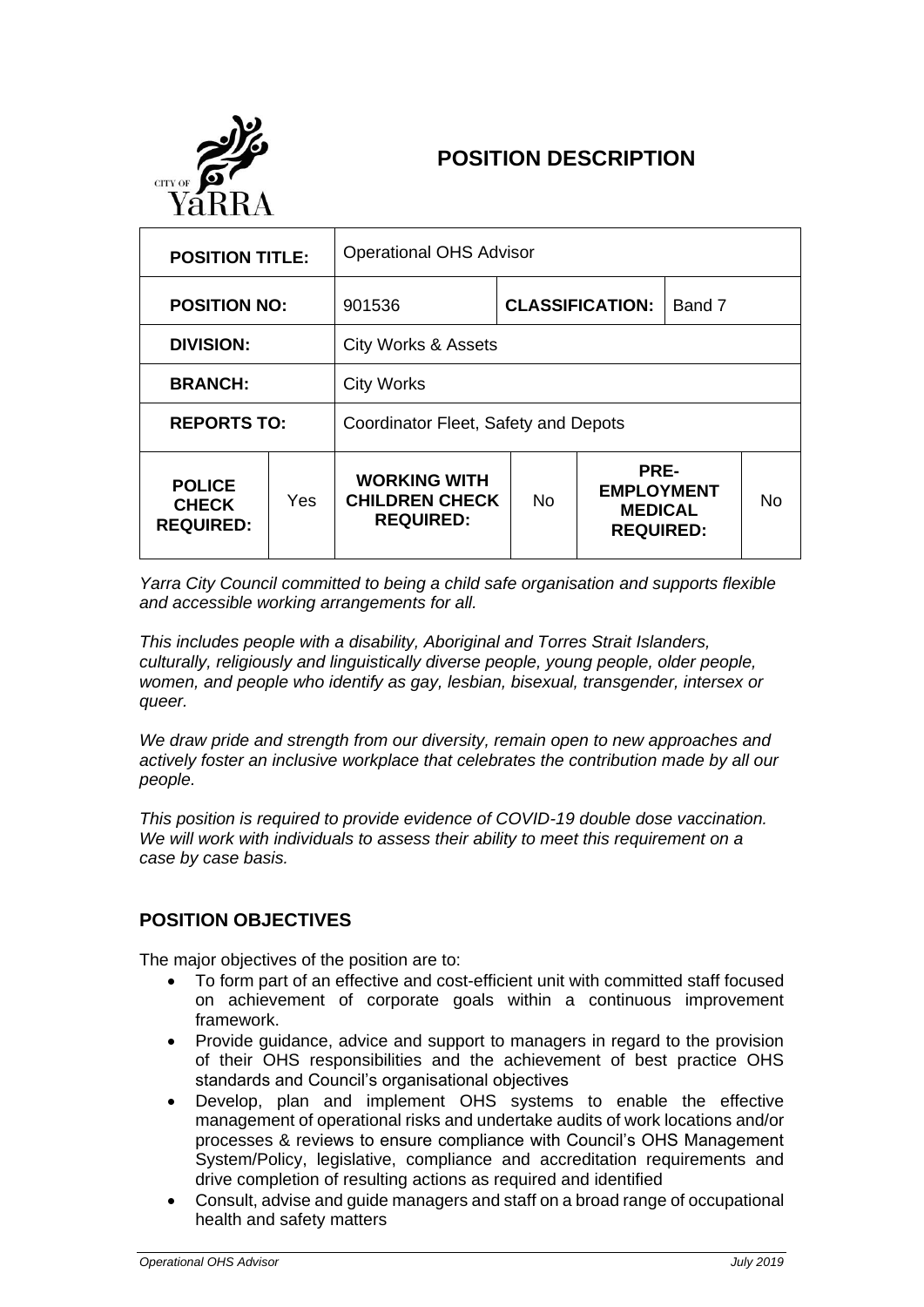- Analyse OHS statistics to assist people managers identify trends and implement preventative strategies
- Proactively detect any unsafe or unhealthy conditions or behaviours and take immediate and appropriate steps to investigate and rectify any risks to occupational health safety & wellbeing arising from any activity and/or service Council provides and Work collaboratively to implement effective prevention and management practices
- Develop and facilitate OHS training courses as required
- Develop measureable statistics based on OHS performance of the Council that can be utilised in the identification of future objectives and associated key performance indicators.
- Oversee the the safety committee for Councils operational teams including the tracking and reporting on incidents and investigations.

# **ORGANISATIONAL CONTEXT**

The Yarra City Council is committed to efficiently and effectively servicing the community to the highest standards, protecting, enhancing and developing the City's physical and social environment and building the population and business base. A major imperative of the Organisation is the introduction of a best services framework with an emphasis on customer service and continuous improvement.

The City Works Branch forms part of the City Works and Assets Division that contributes directly to the achievement of those organisational goals. The City Works Branch is responsible for asset maintenance, open space maintenance, waste minimisation, waste and recycling services, street cleansing services, fleet maintenance and management; and other services provided through the City Works depot.

#### **ORGANISATIONAL RELATIONSHIPS**

| Position reports to:           | Coordinator Fleet, Safety and Depots                                                                                                                                                                                |
|--------------------------------|---------------------------------------------------------------------------------------------------------------------------------------------------------------------------------------------------------------------|
| <b>Internal Relationships:</b> | The incumbent liaises with all Council employees,<br>including senior managers, and provides relevant<br>professional and policy advice, problem resolution and<br>support.                                         |
| <b>External Relationships:</b> | As necessary, the position is required to liaise and<br>maintain professional relationships with Government<br>departments such as WorkSafe Vic, other Councils,<br>service providers, unions and associations, key |

industry and business groups and professional bodies.

**Direct Reports:** Nil

#### **KEY RESPONSIBILITY AREAS and DUTIES**

The incumbent is responsible and accountable, but not necessarily limitied to the following:

- Contribute to the development of divisional strategic and business plans relating to OHS and staff wellbeing.
- Co-ordinate and assist in the delivery of OHS initiatives to industry best practice.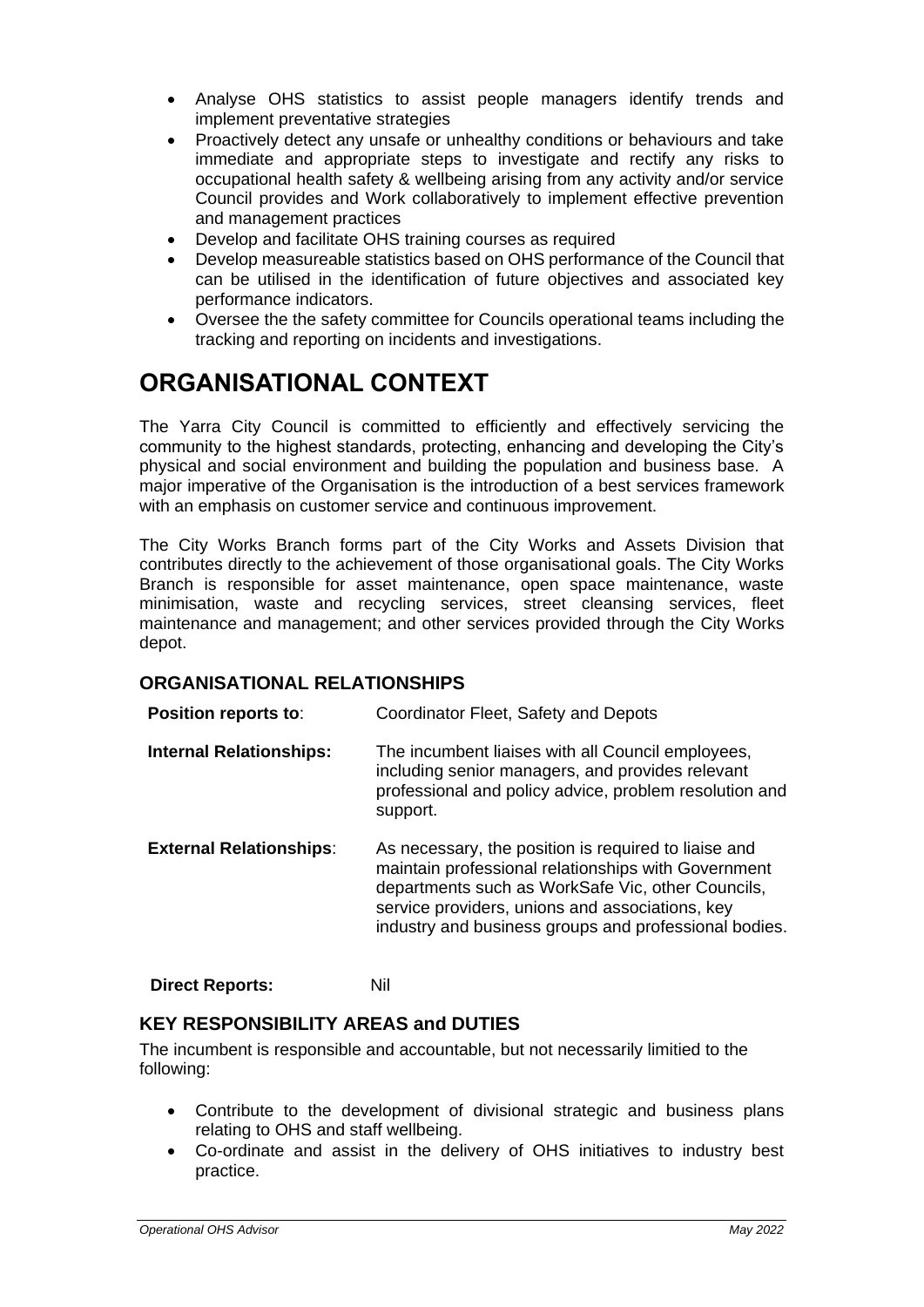- Assist in the implementation of any service review or organisational restructure as it relates to these units and to create effective and cost-effective units with committed staff focused on achievement of corporate goals as well as fostering a climate of cultural change.
- Review and streamline systems and processes within the Branch to ensure ongoing OHS information and compliance to safety accreditation, legislation and industry best practice.
- Monitor and initiate corrective action where necessary to ensure staff and contractors successfully and adequately comply with OHS requirements.
- Provide a safe working environment in accordance with the Occupational Health and Safety Act 2004 and the Occupational Health & Safety Regulations 2017.
- Develop & Implement an OHS Management System that meets the requirments of the ISO 45001:2018 OHS Management Standard & oversee the certification and achievement of the accreditation by Yarra City Council
- Perform other duties as directed by the Manager City Works from time to time.
- Ensure all staff training / competency certificates are up to date
- Coordinate and chair the operational depot Operational health and Safety meeting
- Work with Yarra City Council to develop and/or refine the Senior OHS Advisor position description as the position duties evolve due to operational and market requirements.

#### **Safety & Risk**

The Operational OHS Advisor role ensures safety management processes & systems are well documented, performs an advisory function to staff at all levels and assists the Manager City Works in discharging their responsibilities. The Operational OHS Advisor has an active role to play in the OHS Management System. The incumbent is responsible and accountable, but not necessarily limitied to the following:

- Role model a safety and risk management culture, and minimise risk to self and others and support safe work practices through ensuring adherence to legislative requirements and Council policies and procedures.
- Initiate or support the development and training of appropriate safe work practices for all new processes or equipment.
- Conduct on-site safety and risk training and inductions.
- Identify hazards, assess, report and investigate incidents, train staff and where practicable, resolve any matters which may impact on the safety of Council employees, community members, or Council assets and equipment.
- Ensure consultation with staff on OH&S issues as early as practicable, and include Safety and Risk in all team meeting agendas.
- Yarra City Council is committed to prioritising and promoting child safety. We adhere to the Victorian Child Safe Standards as legislated in the Child, Wellbeing and Safety Act 2005 and have robust policies and procedures in order to meet this commitment.

#### **Sustainability**

- Role model and assist all employees to embrace the following Sustaining Yarra principles in their day to day work:
	- o Protecting the Future
	- o Protecting the Environment
	- o Economic Viability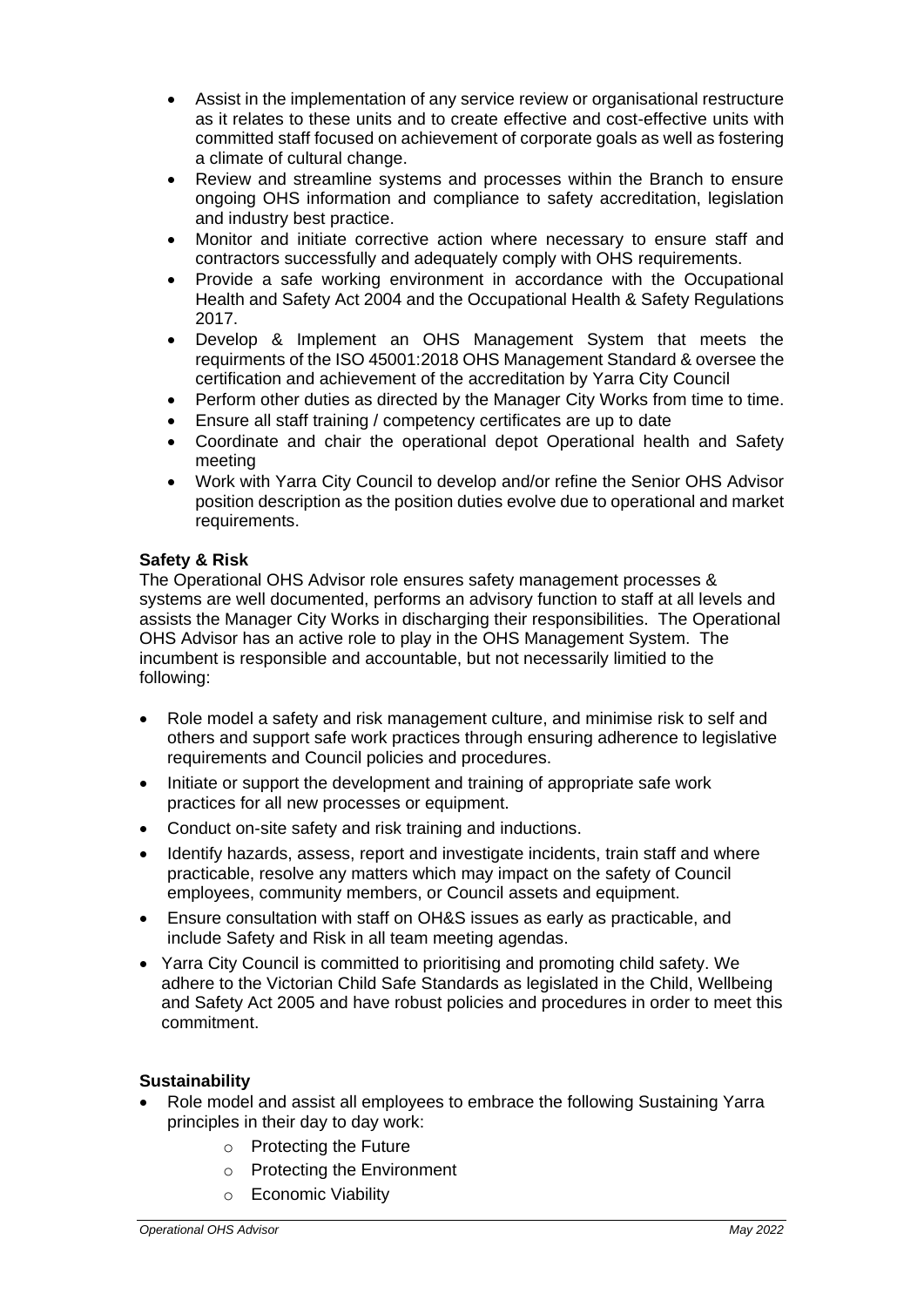- o Continuous Improvement
- o Social Equity
- o Cultural Vitality
- o Community Development
- o Integrated Approach

#### **Yarra Values**

- Role model behaviour which exhibits the following values which underpin our efforts to build a service based culture based on positive relationships with colleagues and the community. Include conversations about living the values in performance development reviews
	- o Respect
	- o Accountability
	- o Courge

## **ACCOUNTABILITY AND EXTENT OF AUTHORITY**

The position is accountable to the Manager City works for:

- Take reasonable steps to ensure that the smooth flow of operations is maintained providing the actions are consistent with the responsibilities of the position and subject to any limitations, corporate policies, procedures or safe work method statements
- Effective leadership and guidance in the achievement of organisational OHS goals.
- Compliance with all applicable standards and regulations in relation to the Branch's activities, particularly focused on OHS.

Decisions taken by the incumbent may have an effect on the outcome of programs and the overall success of the health Safety & Risk objectives, and the perception of the wider organisation

The Senior OHS Advisor has authority and freedom to act within established operational and budgetary guidelines and the provisions of relevant Acts, regulations, codes, standards and Council policies. The incumbent fully briefs the Manager City Works on significant issues of operational and strategic importance.

#### **JUDGMENT AND DECISION MAKING**

This position requires the incumbent to operate with little supervision within a broad policy and legal framework. Guidance and advice is not always available within the organisation.

- Decision making is based primarily on professional and technical experience and knowledge.
- Situations will arise that do not have clear methods and procedures or clear basis in legislation, guidelines or precedence requiring incumbent's decision making and problem solving to be utilised.
- Required to apply specialist techniques to new situations with creative and original solutions. Recognise situations when established techniques are not applicable and devise new innovative solutions.
- Ability to understand the issues and solve issues of a sensitive matter by utilising Council's and legislative guidelines.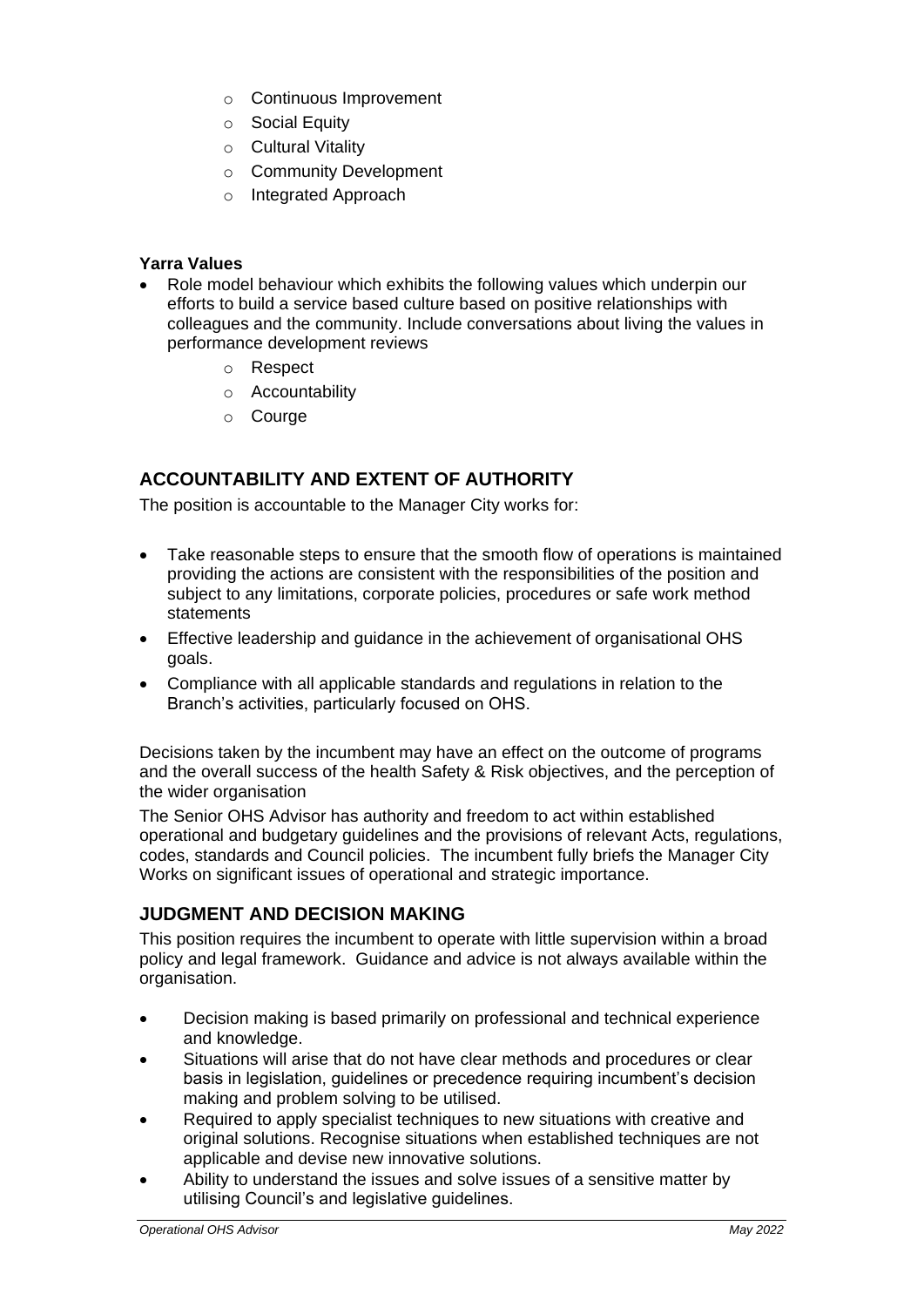- Exercise independent judgement in providing professional advice to City Works staff, other council staff as required.
- Significant autonomy is expected in day to day decision making.
- Required to interpret standards and guidelines, legislation, regulations and codes of practice as they apply to the position.

## **KEY COMPETENCIES**

## **SPECIALIST SKILLS AND KNOWLEDGE:**

- Demonstrated ability to analyse OHS issues and develop and implement appropriate strategies, policies, procedures, programs SWMS's and SOP's
- Comprehensive understanding of OHS legislation, Regulations, Codes of Practice and guidelines
- Issues may be complex or sensitive in nature and may involve the application of techniques based on previous experience
- Clear understanding of Equal Employment Opportunities and Occupational Health and Safety requirements
- Ability to search for solutions to new problems and opportunities
- An understanding of relevant Standards, Acts, Regulations and Codes of Practice.
- Demonstrated experience in assessing the financial and operational performance of work programs as well as an ability to prepare annual budgets for areas of direct responsibility.
- Well-developed technical report writing skills.
- Well-developed customer contact skills.

#### **MANAGEMENT SKILLS:**

- Ability to plan, prioritise and deliver within timeframes in an environment of change and conflicting demands, taking into account organisation and external constraints opportunities.
- Ability to train, motivate, mentor and develop staff in the area of OHS.
- Developed project management skills.
- Ability to initiate projects and recommend to the Manager improvements within the team and contribute to the strategic directions of the Branch.

## **INTERPERSONAL SKILLS:**

- Ability to consult and negotiate with and gain co-operation and assistance from a range of people including other staff, residents and ratepayers, community groups, statutory and government personnel, community interest groups and so on
- Demonstrated ability to write well argued, technical reports on various traffic related matters to a broad range of stakeholders.
- Proven ability to persuade, convince or negotiate with staff, clients, members of the public and persons in other organisations in the pursuit and achievement of specific and set objectives.
- Proven capacity to discuss and resolve complex problems with other members of the organisation as well as counterparts in other organisations.
- Ability to lead and contribute to a team, in a productive, structured, cooperative and integrated way, including motivating and developing professional team members.
- Demonstrated ability to use initiative and creativity in the development of solutions for a range OH&S requirements